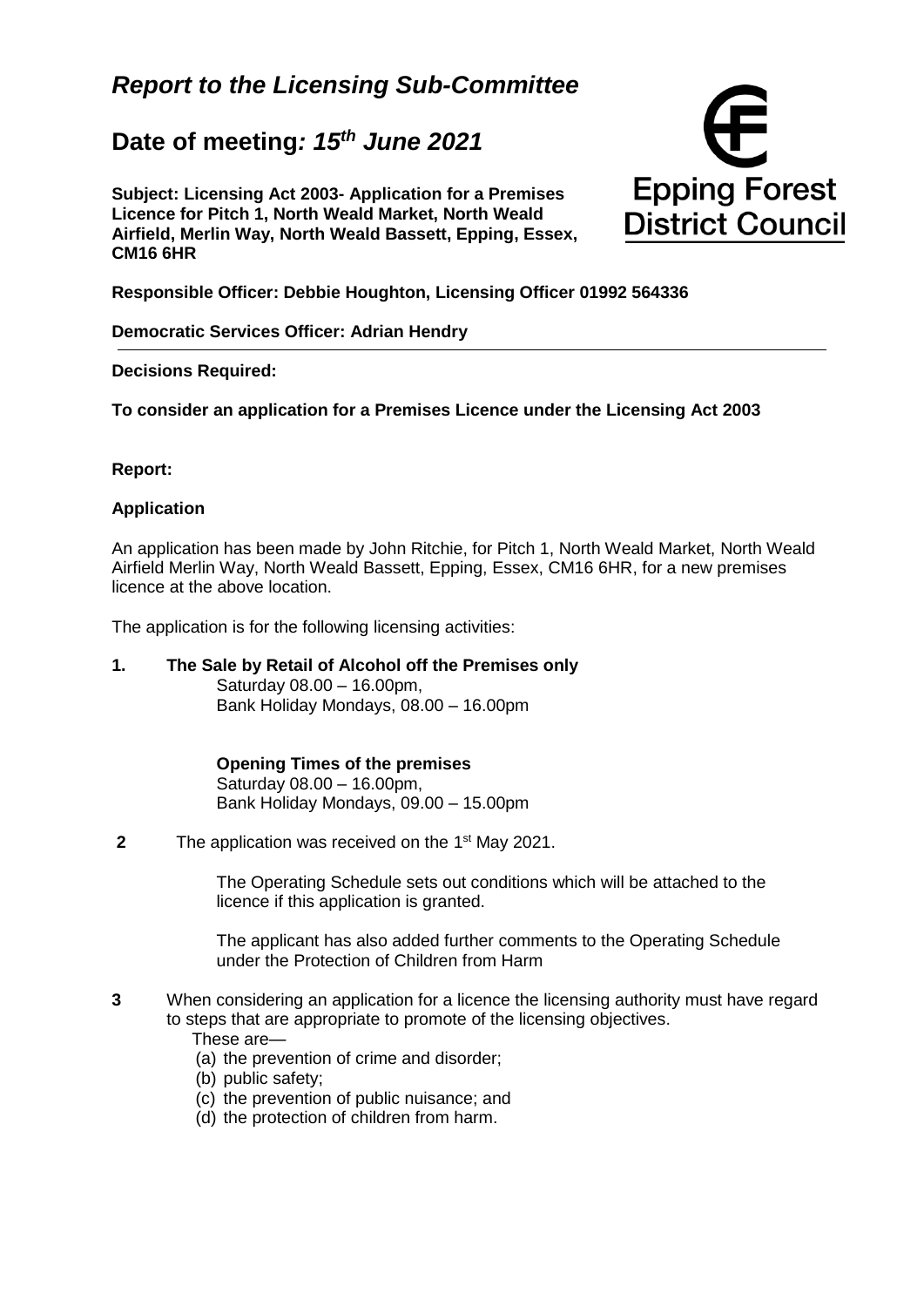**4** It must also have regard to its Statement of Licensing Policy and any guidance issued by the Secretary of State.

# **Consultation**

- **5** The Responsible Authorities have all received a copy of the application, it was also advertised at the premises and in a local newspaper.
- **6** A copy of the Blue Notice and Newspaper advert is attached to this report.
- **7** All residences and businesses within 150 meters radius of the premises were individually consulted.
- **8** The authority has received 1 representation from North Weald Parish Council, please see email attached.
- **9** There was a response from Public Health, Essex Fire and Rescue, Essex Police, and Planning, none of which had any comments or representations to make, please see attached emails with this report.
- **10** The Objection relates to the Protection of Children from Harm.

#### **Guidance Issued by the Secretary of State**

- **11** The Licensing Act 2003 provides that the licensing authority must 'have regard to' guidance issued by the Secretary of State under section 182.
- **12** Sections 2.15 to 2.21 of the Guidance are relevant to this application

# **Options**

In determining this application the Sub-Committee may take any of the following steps as it considers necessary for the promotion of the licensing objectives, namely:

- (a) to grant the licence as applied for subject to
	- the conditions mentioned in the Operating Schedule modified as the Subcommittee considers necessary for the promotion of the licensing objectives, and
	- the mandatory conditions specified in the Licensing Act 2003, or
- (b) to exclude from the scope of the licence any licensable activities to which the application relates, or
- (c) refuse to specify a person as the premises supervisor, or
- (d) reject the application